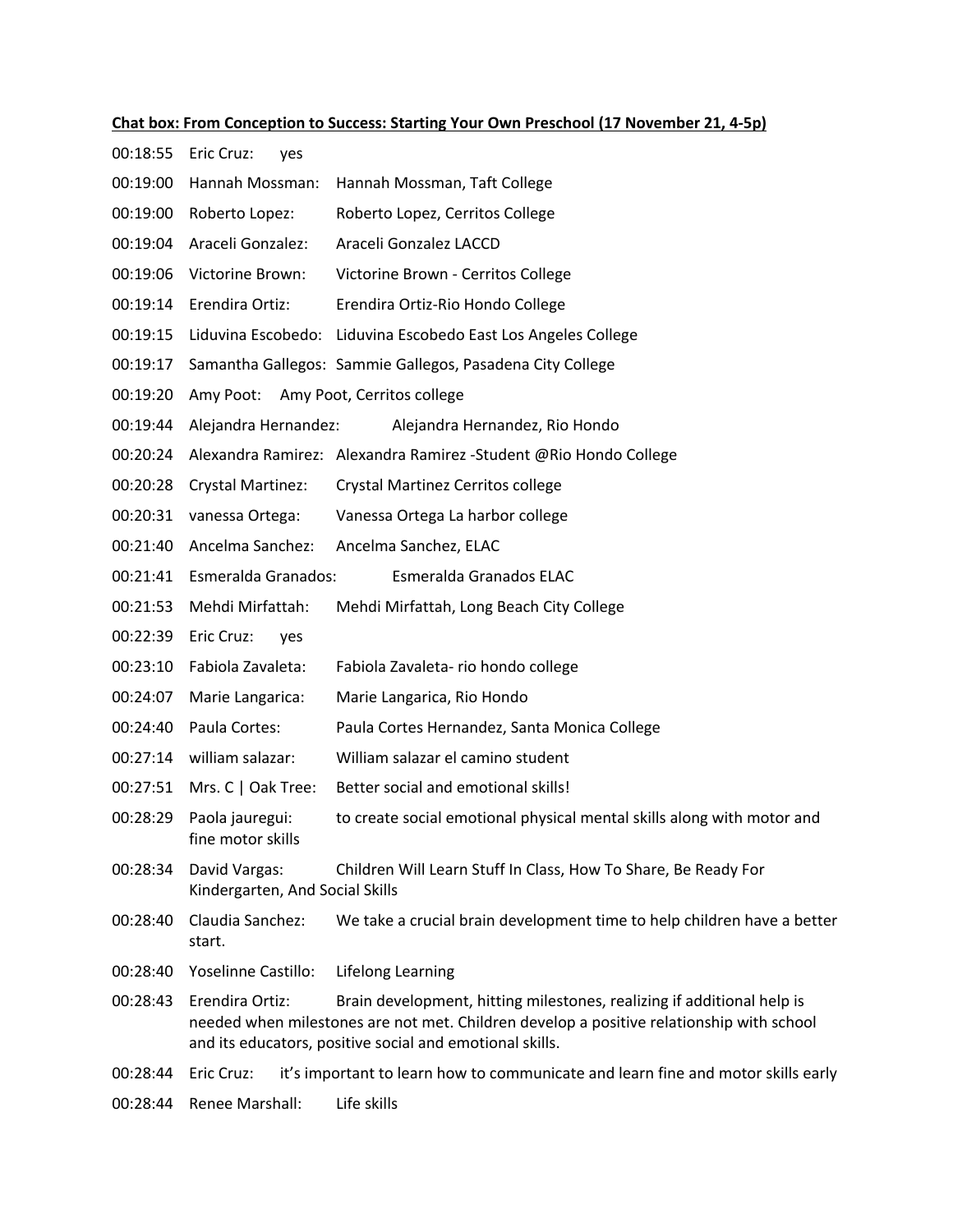- 00:28:44 Kaitlin Lang: Preparing children for school through beginning to teach them what it is like to be away from their parents, beginning to teach social skills, and beginning to implement creative learning.
- 00:28:44 Dahlya Avila:Motor Development, Social skills, In the long run overall better academic success
- 00:28:44 Marie Langarica: Socialization with peers outside of the home
- 00:28:44 Paula Cortes: Children get a head start, feeling more comfortable in a different setting. Are able to gain skills at a young age,
- 00:28:44 Tasia Hines: Two benefits are that children are learning in a safe environment. Children brain development depends on early experiences.
- 00:28:44 Heather Primus: Establishes the academic and social emotional foundation for kindergarten readiness and life, in general.
- 00:28:44 LaShawn Brinson: Opportunities for learning, building relations, and prosocial skills
- 00:28:44 Liduvina Escobedo: It's so important for kids to start school early to start learning and get exposed to school learning
- 00:28:44 Alexandra Ramirez: speech, socialization, get familiar with a classroom and teacher
- 00:28:45 Araceli Gonzalez: Strong foundational skills in all domains. Early peer interaction.
- 00:28:45 vanessa Ortega: they get a chance to be around other kids to get social skills and helps with fine motr skills
- 00:28:45 Alejandra Hernandez: it gives them a head start in socializing and school
- 00:28:45 Samantha Gallegos: To develop social and education skills. It can help them with a head start in school.
- 00:28:47 Floresita De Leon Estrada: The benefit for ECE for a child is that it helps critical for the development in that age. Their brain develops certain areas during their childhood ages.
- 00:28:47 Gaby Ornelas: A benefit of ECE is that it children with their social emotional development and other domains such as in cognitive
- 00:28:48 bita rostami: Social development, language and academic.
- 00:28:50 Kaori Miyahara: Learn how to make friends
- 00:28:50 Roberto Lopez: child development
- 00:28:51 Hayley Riess:Children will make friends and be sociable and learn new skills and be prepare for development
- 00:28:52 Isabella Quintero: Better academic performance and helps children's social skills
- 00:28:54 Ancelma Sanchez: social skills
- 00:28:57 Aida Alkhasova: Emotional social physical skills
- 00:28:58 Julie Klein: Social opportunities for learning, helps children with challenges learn from their typical peers, allows brain synapses to bloom in all the different domains including dual languages, science, stem, and body and social awareness. Historically proven that children who attend top preschools benefit more later in life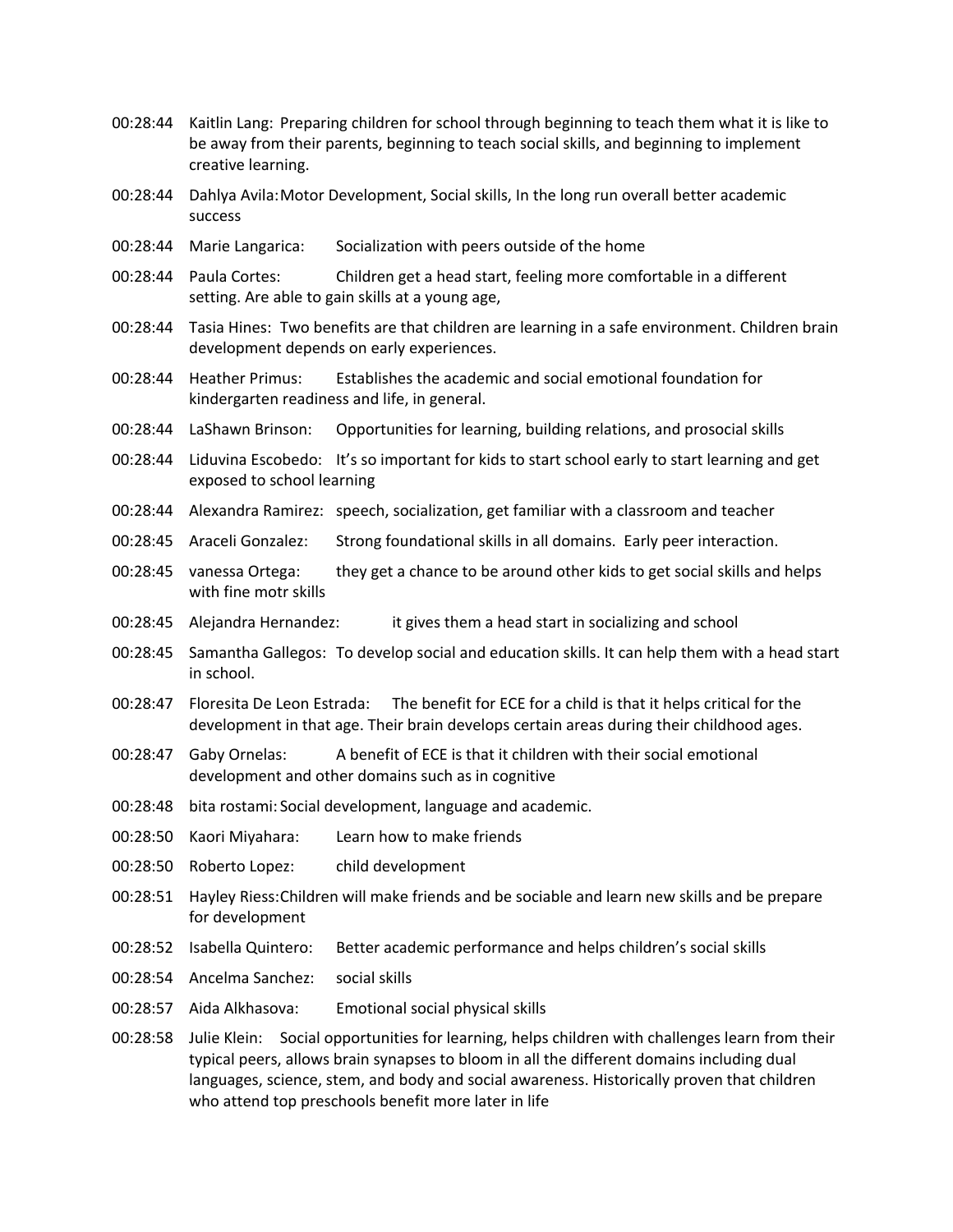- 00:28:58 Mrs. C | Oak Tree: Working together and learning how lose well
- 00:29:05 Angela Gray: Develop the love of learning
- 00:29:35 Claudia Sanchez: Critical brain development time
- 00:29:46 Fabiola Zavaleta: social development
- 00:29:47 David Vargas: Children Will Develop Skills
- 00:29:52 Aida Alkhasova: Allow children to bloom
- 00:36:34 Marini Smith: To learn more about the panelist's schools, check out their websites: Jennifer Carter's school: https://www.oaktreelearningcenter.com/ Darlene and Louie Morales' school: https://www.littlestarsprek.com/
- 00:38:31 Claudia Sanchez: Cradle to college!
- 00:44:03 Araceli Gonzalez: What were your biggest challenges/obstacles when you first started? What about now (with the pandemic)?
- 00:44:49 Araceli Gonzalez: Thank you.
- 00:51:35 Aida Alkhasova: I am applying for a preschool teacher. Which sector would you recommend to start working in private sector or with a school district? I have never worked I school settings before
- 00:51:48 Negin Daroogheh: can you tell us a little bit more about the details for providing the materials and stuff for having a preschool class?
- 00:53:32 David Vargas: I Went To A Daycare Located In An Elementary School. Has Anyone Seen Concepts Of Daycares In Elementary Schools
- 00:56:36 Araceli Gonzalez: Thank you.
- 00:57:01 Paula Cortes: Can you explain the licensing in more detail please? Thank you
- 00:57:24 Negin Daroogheh: how to include a child with special needs? do you have the enough facilities for including them also?
- 00:59:33 Araceli Gonzalez: Does the government offer funding for centers to support children with special needs?
- 01:00:46 Claudia Sanchez: Love how adaptable you were and the importance of you staying open despite the challenges, your parents and kids are lucky to have you!
- 01:01:18 Araceli Gonzalez: Was it difficult to tap into grants and do the writing for them?
- 01:01:56 Mrs. C | Oak Tree: Thank you so much for that!
- 01:02:35 Araceli Gonzalez: How successful have you been with community support and/or sponsorship?
- 01:04:36 Brenda Saldana: My respect **A** for you guys!!
- 01:05:20 Claudia Sanchez: The work you do is so important, again, parents and children are lucky to have you all!
- 01:06:42 Stephany Reyes: Thank you for everything you guys have done, it makes a difference into the children's life. You guys are so amazing.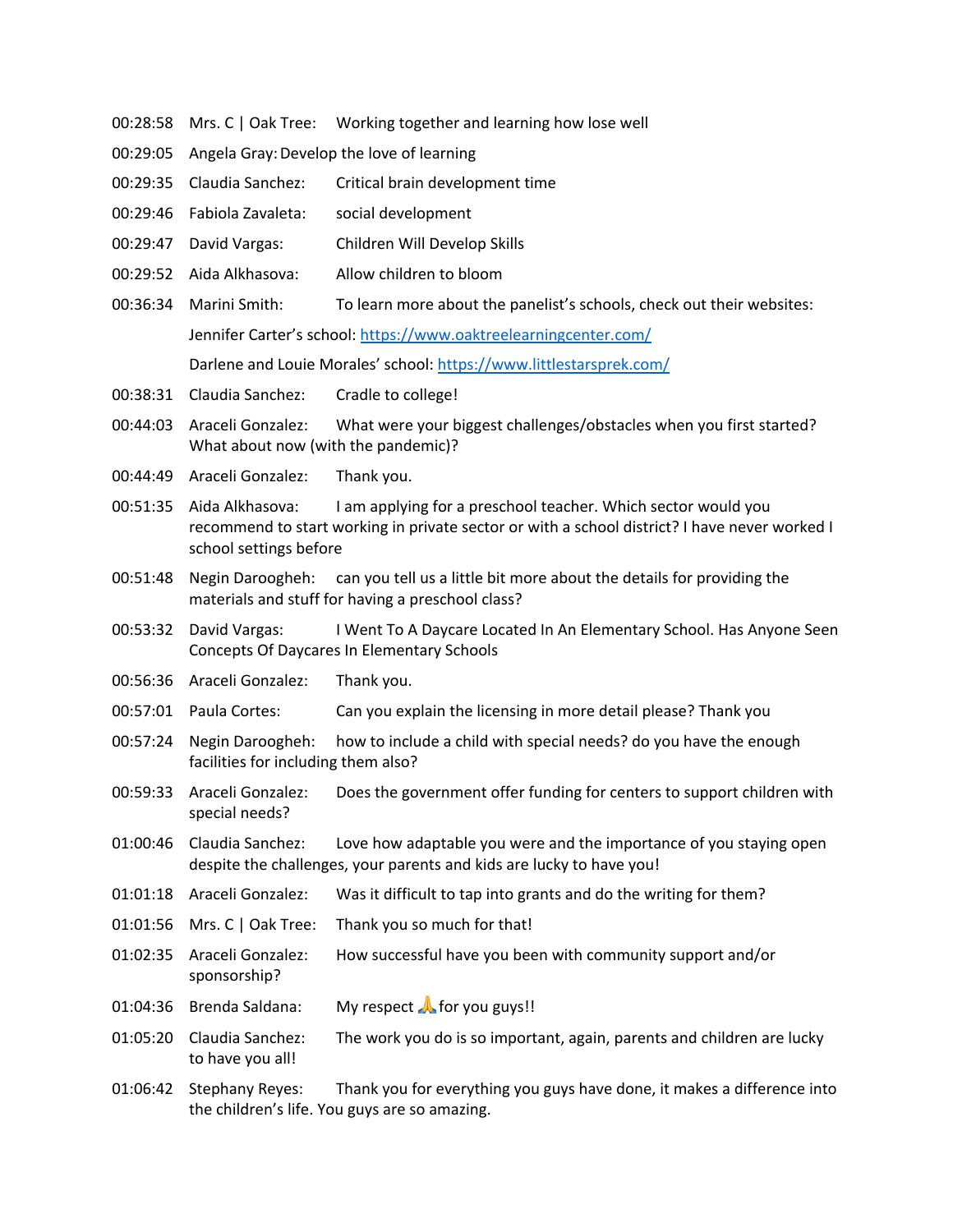- 01:06:56 David Vargas: Bye, Thank You So Much
- 01:07:21 Heba Ghaly: Thanks so much for sharing your experience with us I send big greet from my husband to you guys
- 01:07:27 Eric Cruz: Thank you for your time guys I honestly appreciate it.
- 01:11:49 Liduvina Escobedo: Thank you all
- 01:12:19 Kaori Miyahara: Thank you so much
- 01:12:45 Araceli Gonzalez: Your story and ongoing commitment to guiding children in the early years is inspiring.
- 01:13:06 David Vargas: I Would Tell Them To Take College Classes And Find A Perfect Location
- 01:14:15 Marini Smith: Be sure to register for my husband, Tarik Smith's, session from 4-5pm tomorrow: Restorative Justice in K-12 Schools.

Register here: https://laccd.zoom.us/meeting/register/tJAuceusqD0sHN1cosEwuk9ni5fUTSoY8HaQ

- 01:15:04 Heba Ghaly: Sure
- 01:15:27 Tasia Hines: Thank you panelists your stories and commitment to young children is motivational
- 01:15:34 Claudia Sanchez: Thank you so much, I appreciate hearing your stories, process and tips through your shared experience.
- 01:15:37 Heba Ghaly: If i have questions How can I contact with you

Because me and my husband plan to open preschool

- 01:16:12 Mrs. C | Oak Tree: Send questions through the "Contact Us" on our website
- 01:16:18 Amy Poot: Thank you so much for sharing your experiences!
- 01:16:24 Renee Marshall: When this session wraps, we have another session happening now if you would like to join - TEACHER PANEL

Facilitated by Megan Kaplinsky

Join us for a casual Q and A with teachers. Attend this session to learn how to THRIVE as a new teacher. The panel will include teachers from a variety of grade levels. Learn about tips for success for your first years of teaching!

Zoom link: https://lbcc-edu.zoom.us/j/97865971178

Session is presented by a credentialed teacher

- 01:16:30 Heather Primus: Thanks to you both.
- 01:16:32 Roberto Lopez: thank you so much!
- 01:16:32 Lilia Vazquez-Hernandez: Thank you!
- 01:16:34 claudia fuentes: thanks
- 01:16:34 Stephany Reyes: Thank you for your time